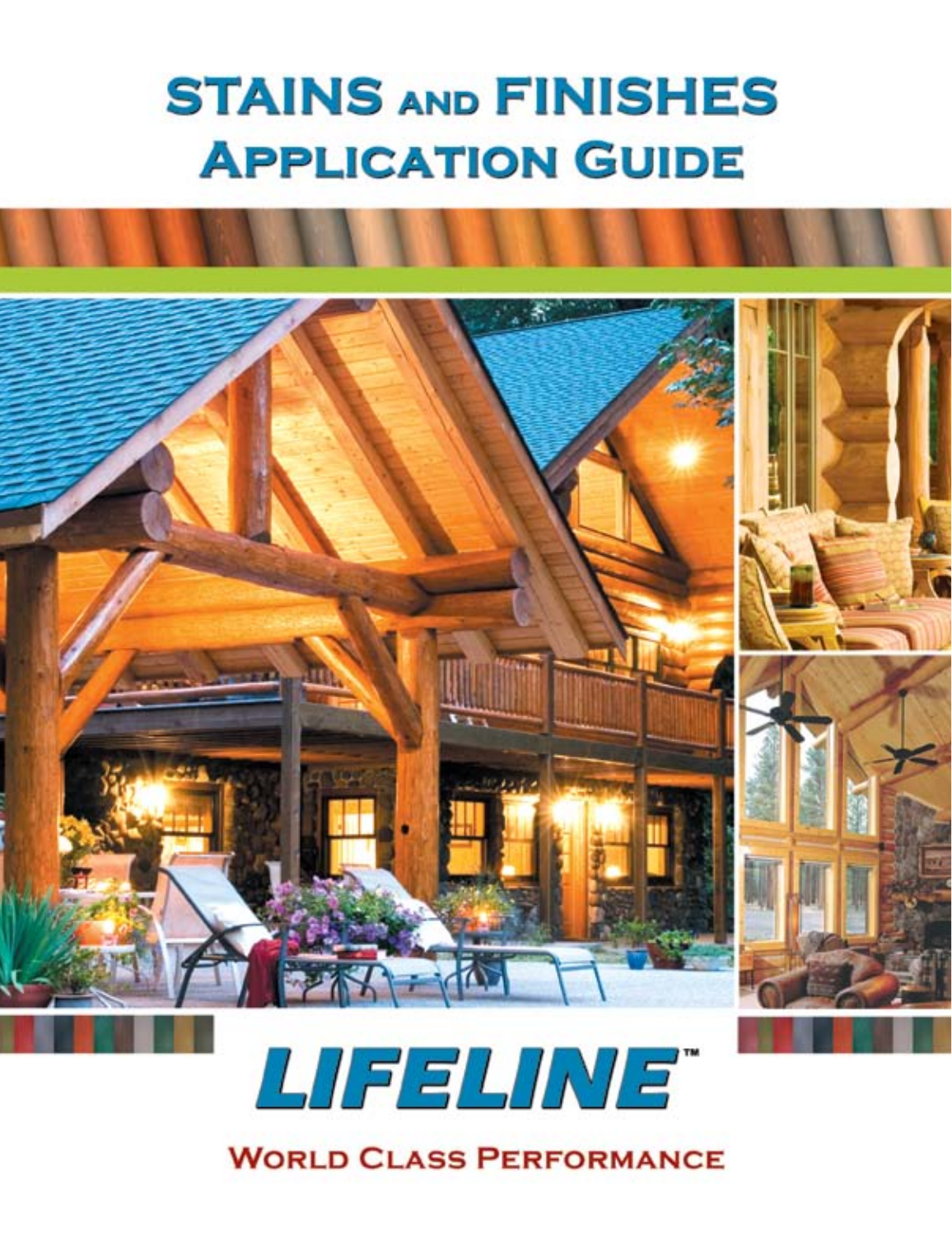

### **WHY LIFELINE™ ?**

In addition to building a quality home, you want to build a beautiful home, which is why the finished appearance of your logs is so important. By using a hiqh quality stain upfront, you'll get a distinguished looking wood finish that will set your home apart from the rest. Available in a wide variety of styles and shades (think warm honey hues to spicy cinnamon and rich walnut), Perma-Chink Systems manufactures superior finishes that protect your logs while showcasing their inherent beauty. They allow the wood grain to emerge so the color complements the wood rather than covering it. Unlike many other tinted stains the color endures, meaning fewer touchups over time.

A high performance finish gives long-lasting color retention through the use of a balanced formulation and long lasting mildew inhibitors. By applying a clear topcoat, you also have the opportunity to create a gloss or satin finish and greatly extend the life of the stain system.

### **INTERIOR PRODUCTS**

#### **Lifeline Interior**tm



Can be used as a color and sealing coat on walls when you want to apply an interior clear-coat for additional protection.

#### **Lifeline Accents**TM



The new colors create a wonderful accent for your wood trim, interior walls, millwork, furniture and other wood elements of your home.

#### LIFELINE **ACRYLIC<sup>TM</sup>**

Attractive and durable protective topcoat that adds depth to the finish. It can be applied over Lifeline Interior, Lifeline Accents, Prelude or directly to bare wood.

#### **SURE SHINETM**







- When using multiple containers of colored finishes, they should be 'boxed'. Do this by thoroughly stirring LIFELINE in its original container and then combining contents of different containers together in a separate container. **2**
- To avoid leaning ladders against freshly applied LIFELINE, it is best to start at the top of the wall. Place ladder end on unfinished logs below your work line. **3**
- Wipe up runs and drips immediately. They will come off best using a wet rag. **4**
- When you take a break, submerge sprayer tip in water to prevent clogging with partially dried LIFELINE. **5**
- Avoid lap marks. Work on one or two courses of logs at a time and never stop in the middle of a log. Work to natural break points such as corners, window edges, butt ends of logs or other natural break points. Continue application by running a wet edge until a break point is reached. As you approach a break point, feather your wet edge and begin to run brush out of LIFELINE. Start spray pattern away from the break point and finish back-brushing to the break. **6**
- Apply LIFELINE in thin coats. If it runs down the wall, you are applying too much. OBSERVE CORRECT COVERAGE RATES as listed on label. **7**
- When spraying, hold spray tip about 1 foot away from wall, using smooth strokes to apply evenly. Back-brush immediately to even out the application and to work finish into wood surfaces and into fissures and checks at the surface. **8**
- LIFELINE can be applied by brush, but using a sprayer followed by brushing the wet application (backbrushing) is much more efficient and produces best results. **9**
- *Lifeline Ultra-7, Lifeline Ultra-2, Lifeline Accents, Lifeline Exterior, Lifeline Interior, Lifeline Advance* clear coat are all applied using the same techniques. Read all label instructions fully before beginning. *Acrylic Gloss*, *Acrylic Satin* and *Sure Shine* are slightly different and techniques vary slightly. See label instructions for details. **10**

Stir containers of LIFELINE finishes thoroughly before starting. Remember that even clear-coats require stirring to blend different ingredients within the container. Use a drill powered paint agitator for 5 minutes on newly opened container to completely mix settled ingredients.

NOTE: *Sure Shine* should be hand-stirred, using a paddle to avoid entrapping air in the liquid.

### **LIFELINE™ - APPLICATION TIPS**

**1**

One of the best features of our LIFELINE finish systems is the ability to breathe or vapor permeability. It's the ability of water vapor to permeate through a film. We encourage you to apply our finishes in thin layers. When applied too thick even acrylic latex film can have difficulty breathing.

#### **Protect exposed end-grain from the elements!**

*Log End Seal* provides a durable, water-repellent barrier. *Log End Seal* must be applied in a thin coat after the basecoat of *Lifeline* wood finish and before the application of *Lifeline Advance* clear topcoatof *Lifeline Advance* clear topcoat, creating a triple layer of protection.

#### **EXTERIOR PRODUCTS**

#### **Lifeline Ultra-7**tm

The highest performance one-coat stain with very low VOC and unsurpassed adhesion to wood. For walls and decks.

#### **Lifeline Accents**tm

The two-coat color finish system developed to make your home look fashionable.

#### **Lifeline Ultra-2**tm



Advanced waterborne formula enriches the natural wood grain and protects against damaging UV from the sun.

#### **Lifeline Exterior**tm



#### **Lifeline Advance**tm

Clear topcoat - the second component of our exterior wall finish system.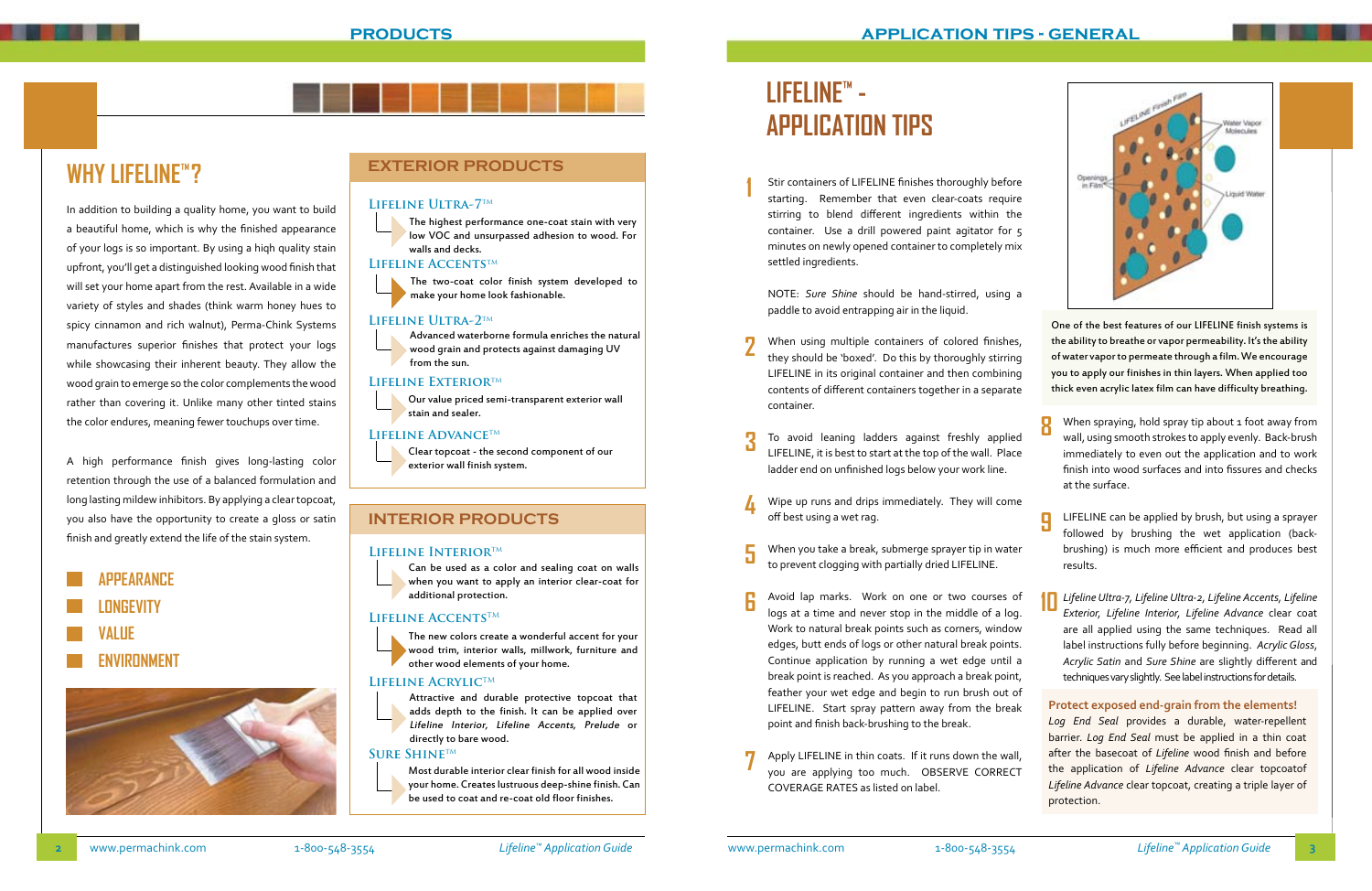Exterior surfaces are prepared using various methods, depending on the condition of the

If the wood has not weathered and appears generally clean and consistent: wash the surface with two cups per gallon *Log Wash* solution and a pressure washer, within four

wood:

If there are signs of gray, weathered wood, restore with *Wood ReNew* and a pressure washer. Follow label instructions. Contact Perma-Chink Systems for additional

If there are dark streaks or discolorations on the surface such as rust stains from bands, restore wood with a solution of *Oxcon* oxalic acid on the entire wall (avoid spot cleaning) according to label directions. Carefully follow label instructions. Contact Perma-Chink



- days of staining. Follow label instructions.
- information.
- Systems for additional information.

**Note for log siding and milled logs:** Milled logs and log siding may be milled to a very smooth finish. If so, it often has mill glaze at the surface. If mill glaze is not removed, your exterior stain will not adhere properly to the surface. Mill glaze can be removed by using *Wood ReNew* according to the label instructions. Contact Perma-Chink Systems for additional information.

**EXTERIOR -** 

**NEW CONSTRUCTION**

#### **WOOD RENEW™**

A liquid concentrate for cleaning and conditioning bare wood surfaces and LIFELINE finishes.

A cleaning concentrate for use on bare wood. Removes UV damaged gray wood fibers.

#### OXCON<sup>TM</sup>

A liquid concentrate oxalic **Accid solution for removing** dark colored streaks from metallic tannates.



## **EXTERIOR - EXISTING CONSTRUCTION**

#### **Lifeline Re-Coat:**

If the existing LIFELINE finish is in good condition and a recoat is in order, wash the surface with a two cups per gallon *Log Wash* solution and garden hose (pressure washing is not recommended) within four days of staining. Follow label instructions. Allow to dry and you are ready to apply LIFELINE.

### **Other Stains Re-Coat:**

Application of LIFELINE over another manufacturer's coating may work, however, we just cannot be sure of long term performance. In this situation, we recommend that you remove old finishes as part of your preparation procedure.

Dark colored streaks from metallic tannates. Oxcon solution will remove rust stains caused by nails, screws and fasteners.

Nothing determines the quality, appearance and performance of your wood finish as much as proper preparation. Careful attention to tools, chemicals, and cleaners that you use will help you ensure the best performance and lowest maintenance effort for your home.

All surfaces must be cleaned before application of finishes. If there is anything that cleaners will not remove, then sanding is probably your next choice. Be aware that spot sanding can cause surface texture differences that will show up after finish application. It is best to continue sanding the whole log for best appearance. Sanders or *Osborn* brushes work well to smooth wood surfaces and remove most contaminants. Never use steel wool.

#### Avoid these mistakes:

Use of chlorine based cleaners is the single biggest mistake made in preparation. The use of cleaners with unknown ingredients is the second biggest mistake. Perma-Chink Systems has formulated wood cleaners that are unique to the industry in their ability to clean and brighten wood surfaces without damaging wood fibers or causing damage to existing finishes (other cleaners soften finishes, making them susceptible to damage during cleaning.)





### **PROPER SURFACE PREPARATION**

### Surface cleaned with **Log Wash**tm



### **LOG WASH**<sup>™</sup>

Before you apply coatings to interior surfaces, always thoroughly wash them with a recommended cleaning solution. *Log Wash* is made for this purpose and should be used as follows:

Mix two cups of *Log Wash* Concentrate with one gallon of warm water in a pail. Apply the *Log Wash* solution to the wall with a rag or sponge. Allow the solution to remain on the wall and wet for at least 10 minutes. Using a clean rag or sponge and a pail of clean water, wipe the *Log Wash* solution off of the surface. Frequently rinse the sponge or rag in the pail of water and frequently exchange the water in the pail with clean water.

### **GENERAL**

### **INTERIOR**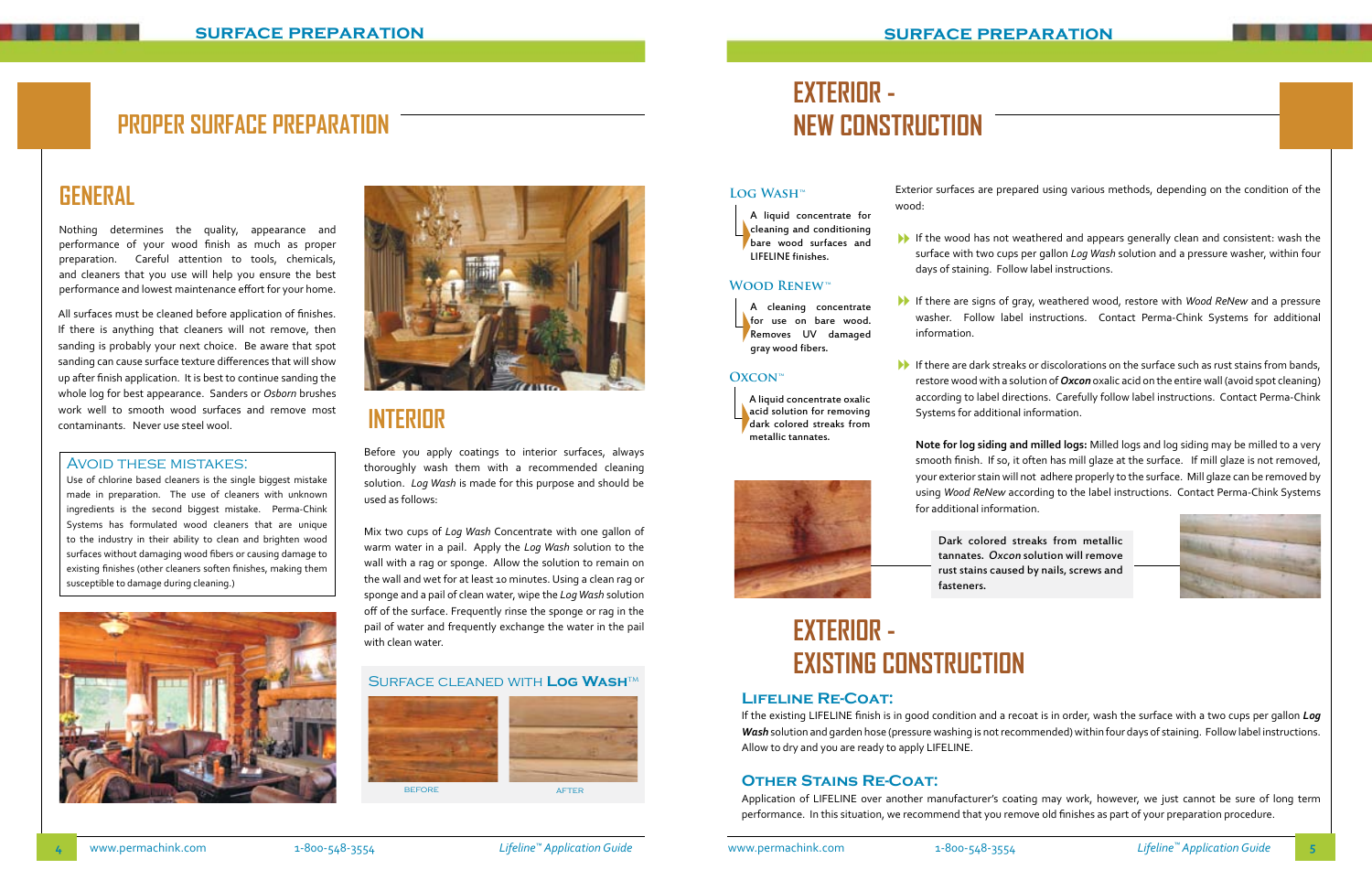www.permachink.com 1-800-548-3554*Lifeline™* www.permachink.com 1-800-548-3554*Lifeline Application Guide* **7** *™* **6** *Application Guide*

## **LIFELINE™ - GETTING IT ON THE WALL**

#### **General Application**

- Allow the surface to dry before applying the first coat of finish.
- Stir LIFELINE thoroughly at the start and periodically during 8 use – every 10 minutes. If your sprayer has a re-circulator, run it periodically.
- If you are using a sprayer, set it up according to manufacturer's 8 instructions. We recommend tip size .015 or .017.
- Apply LIFELINE with sprayer or brush. NEVER use roller for application. After application, immediately brush wet LIFELINE to even out the application and work fresh LIFELINE into the wood surface and into exposed checks.
- During back-brushing, if your brush is building up LIFELINE or there are runs that you cannot brush out, then lower your application rate. OBSERVE PROPER COVERAGE RATES for best performance and appearance.
- $\blacktriangleright$  To avoid lap marks, continue to apply LIFELINE working systematically across 1 or 2 courses of logs so that you are able to always work from wet edges across fresh surfaces to a planned break point. Never stop in the middle of a log or work area.
- $\blacktriangleright$  Make sure the finish is dry to the touch before application of subsequent coats. In dry conditions, this could be as little as one hour. In cool weather and high humidity, the drying time extends considerably.
- In most conditions, LIFELINE dries quickly enough to allow you to apply multiple coats in a single day.
- As you start a subsequent coat, watch to see that as you<br>hack bruch the new coat the first coat does not ceften and<br>hack high the new coat the first coat does not ceften and back-brush the new coat the first coat does not soften and roll up in the brush stroke. If it does, stop immediately and allow more drying time.
- Clean application equipment with fresh water and soap. 8 LIFELINE that has recently dried can usually be removed using alcohol or mineral spirits.



## **MAINTENANCE**

Periodic cleaning of exterior walls is important to prolong the life of your exterior finish system and to maintain the best appearance. *Lifeline Advance* clear coats help reflect sunlight, which reduces the amount of UV that gets through the semi-transparent coating to the wood surface. Keeping the surface free of dust and other contaminates maintains this reflectance.

The exterior of your house is easy to wash with *Log Wash* solution. Simply mix according to the label instructions, apply *Log Wash* to the wall with an inexpensive pump up sprayer, brush lightly if needed and rinse with a hose-end mist sprayer. See our *Log Wash* label for complete instructions.



If the wood underneath the finish begins to darken when you wash it, it is probably time to refresh your *Lifeline Advance* topcoat.

For more detailed questions about exterior maintenance contact any Perma-Chink Systems branch.

Use **Prelude**<sup>™</sup> as a primer on media blasted surfaces to even out the color *Department of the color in the color and prevent the color from being considerably darker due to porosity.*

#### **Power Washing**

Is familiar to most people. The drawbacks of using a power washer involve the integrity of the sealant system in the house (it must be good enough to prevent water



intrusion to the interior) and potentially raising surface grain. Water intrusion can be managed by having someone inside the house with enough towels and rags to wipe up water as it comes in.

We recommend that you follow up power washing with light sanding or buffing with *Osborn* brush to remove loose grain ("feathering") caused by power washing.

Always use power washers at the lowest pressure to reduce the risk of damaging the wood surface. We also recommend that as the final step before LIFELINE application you perform a cleaning with *Log Wash* per label directions to remove any debris left from power washing.

#### **Sanding**

Exterior sanding should always be done with sandpaper that is 80 grit or coarser to ensure the best performance of your finishes. After sanding is complete wash all dust



away with a *Log Wash* solution, following label instructions.

#### **Chemical Stripping**

Involves the use of chemicals and the precautions associated with those chemicals. Strippers do not actually remove

finishes, but soften them to allow you to easily remove them, usually with a pressure washer. Strippers have different dwell times, which vary significantly with ambient temperature (they work



more slowly in lower temperatures.)

Perma-Chink Systems carries strippers that are as environmentally and user friendly as we can find.

Avoid finish removers containing potassium hydroxide or sodium hydroxide because they have extremely high pH that disrupts the chemistry of wood and can cause discolorations underneath new finishes, sometimes long after application. Which ever stripper you choose, be sure to have us ship samples to your jobsite to see how effective they are. Always follow label instructions carefully. Contact Perma-Chink Systems for more information.

#### **Media Blasting**

Using sand, recycled glass, walnut shells, corn grit, soda or dry ice. Each of these media types has its trade-offs as compared to the others.

Since media blasting opens surface porosity and leaves small particles embedded in wood surfaces some work after



the blasting procedure becomes necessary. This can include buffing out with sander or *Osborn* brush and a cleaning with *Log Wash* to removed embedded media.

## **Techniques for Removing Old Finishes**

There are numerous methods for removing your old finishes. Each method has its benefits and drawbacks. The most common methods are:



before buffing after buffing

### Checking with pH paper



Continue rinsing any cleaning solution with water until the pH of the run-off water of the wall